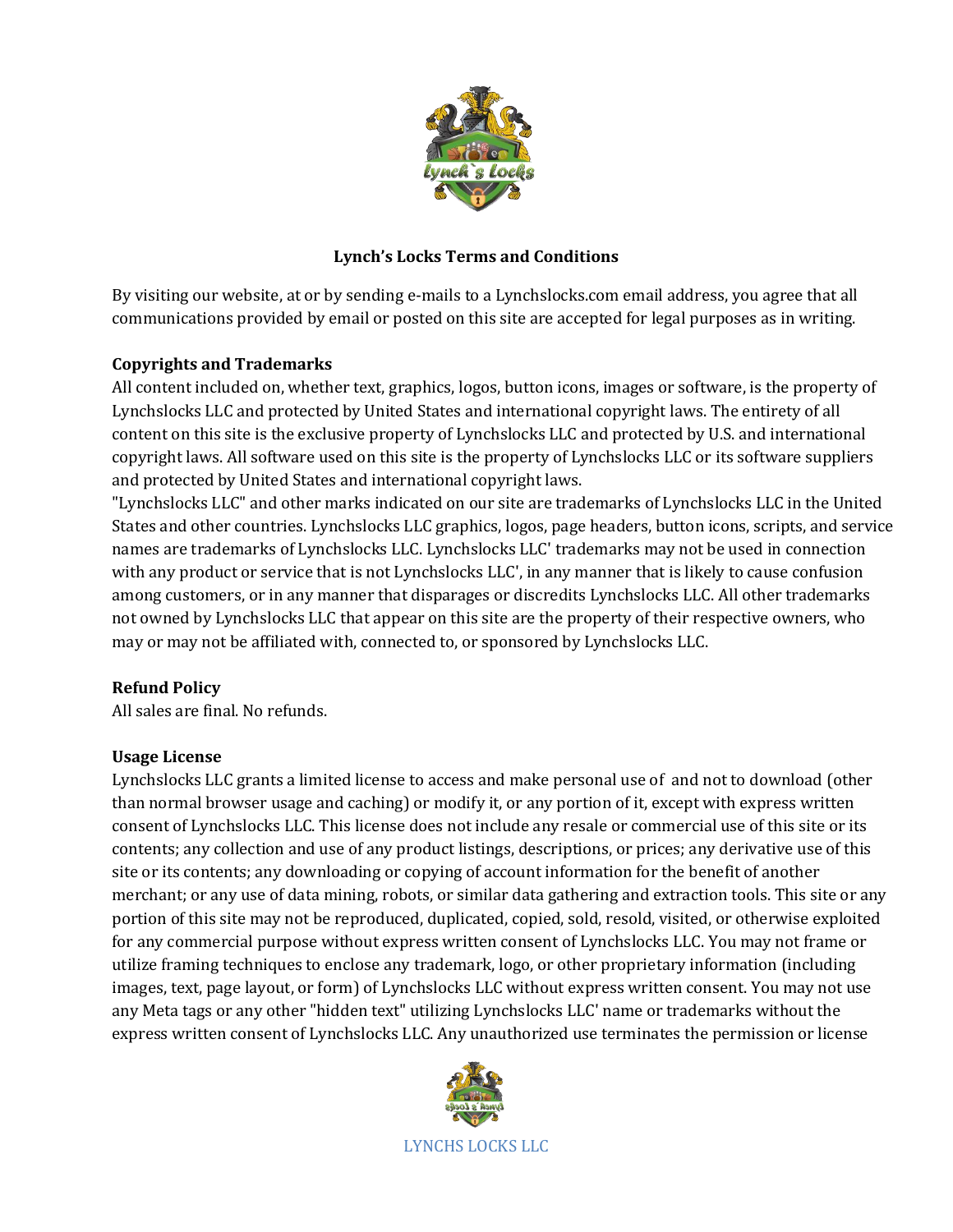granted by Lynchslocks LLC. You are granted a limited, revocable, and nonexclusive right to create a hyperlink to the home page of Lynchslocks LLC so long as the link does not portray Lynchslocks LLC or its products or services in a false, misleading, derogatory, or otherwise offensive matter. You may not use any Lynchslocks LLC logo or other proprietary graphic or trademark as part of the link without express written permission.

Lynchslocks LLC Software End User License

## **Risk of Loss during Shipment**

All items purchased from Lynchslocks LLC are made pursuant to a shipment contract. This means that the risk of loss and title for such items pass to you upon our delivery to the carrier.

## **Product Descriptions and Pricing**

Lynchslocks LLC attempts to be as accurate as possible. However, Lynchslocks LLC does not warrant that product descriptions or other content of this site is accurate, complete, reliable, current, or error-free. If a product offered by Lynchslocks LLC itself is not as described, your sole remedy is to return it in unused condition, per the posted shipping/return procedures.

With respect to items sold by Lynchslocks LLC, we cannot confirm the price of an item until your order is confirmed by our shipping department. If an error regarding pricing occurs, we will do one of the following: If an item's correct price is lower than our stated price, we will charge the lower amount and ship you the item. If an item's correct price is higher than our stated price, we will, at our discretion, either contact you for instructions before shipping or cancel your order and notify you of such cancellation.

## **ELECTRONIC COMMUNICATIONS**

When you visit Lynchslocks.com or send e-mails to us, you are communicating with us electronically. You consent to receive communications from us electronically. We will communicate with you by e-mail or by posting notices on this site. You agree that all agreements, notices, disclosures and other communications that we provide to you electronically satisfy any legal requirement that such communications be in writing.

## DISCLAIMER OF WARRANTIES AND LIMITATION OF LIABILITY

THIS SITE IS PROVIDED BY LYNCHSLOCKS LLC ON AN "AS IS" AND "AS AVAILABLE" BASIS. LYNCHSLOCKS LLC MAKES NO REPRESENTATIONS OR WARRANTIES OF ANY KIND, EXPRESS OR IMPLIED, AS TO THE OPERATION OF THIS SITE OR THE INFORMATION, CONTENT, MATERIALS, OR PRODUCTS INCLUDED ON THIS SITE. YOU EXPRESSLY AGREE THAT YOUR USE OF THIS SITE IS AT YOUR SOLE RISK. TO THE FULL EXTENT PERMISSIBLE BY APPLICABLE LAW, LYNCHSLOCKS LLC DISCLAIMS ALL WARRANTIES, EXPRESS OR IMPLIED, INCLUDING, BUT NOT LIMITED TO, IMPLIED WARRANTIES OF MERCHANTABILITY AND FITNESS FOR A PARTICULAR PURPOSE. LYNCHSLOCKS LLC DOES NOT WARRANT THAT THIS SITE, ITS SERVERS, OR E-MAIL SENT FROM LYNCHSLOCKS LLC ARE FREE OF VIRUSES OR OTHER HARMFUL COMPONENTS. LYNCHSLOCKS LLC WILL NOT BE LIABLE FOR ANY DAMAGES OF ANY KIND ARISING FROM THE USE OF THIS SITE, INCLUDING, BUT NOT LIMITED TO DIRECT, INDIRECT, INCIDENTAL, PUNITIVE, AND CONSEQUENTIAL DAMAGES. CERTAIN STATE LAWS DO NOT ALLOW LIMITATIONS ON IMPLIED WARRANTIES OR THE EXCLUSION OR LIMITATION OF CERTAIN DAMAGES. IF THESE LAWS APPLY TO YOU, SOME OR ALL OF THE ABOVE